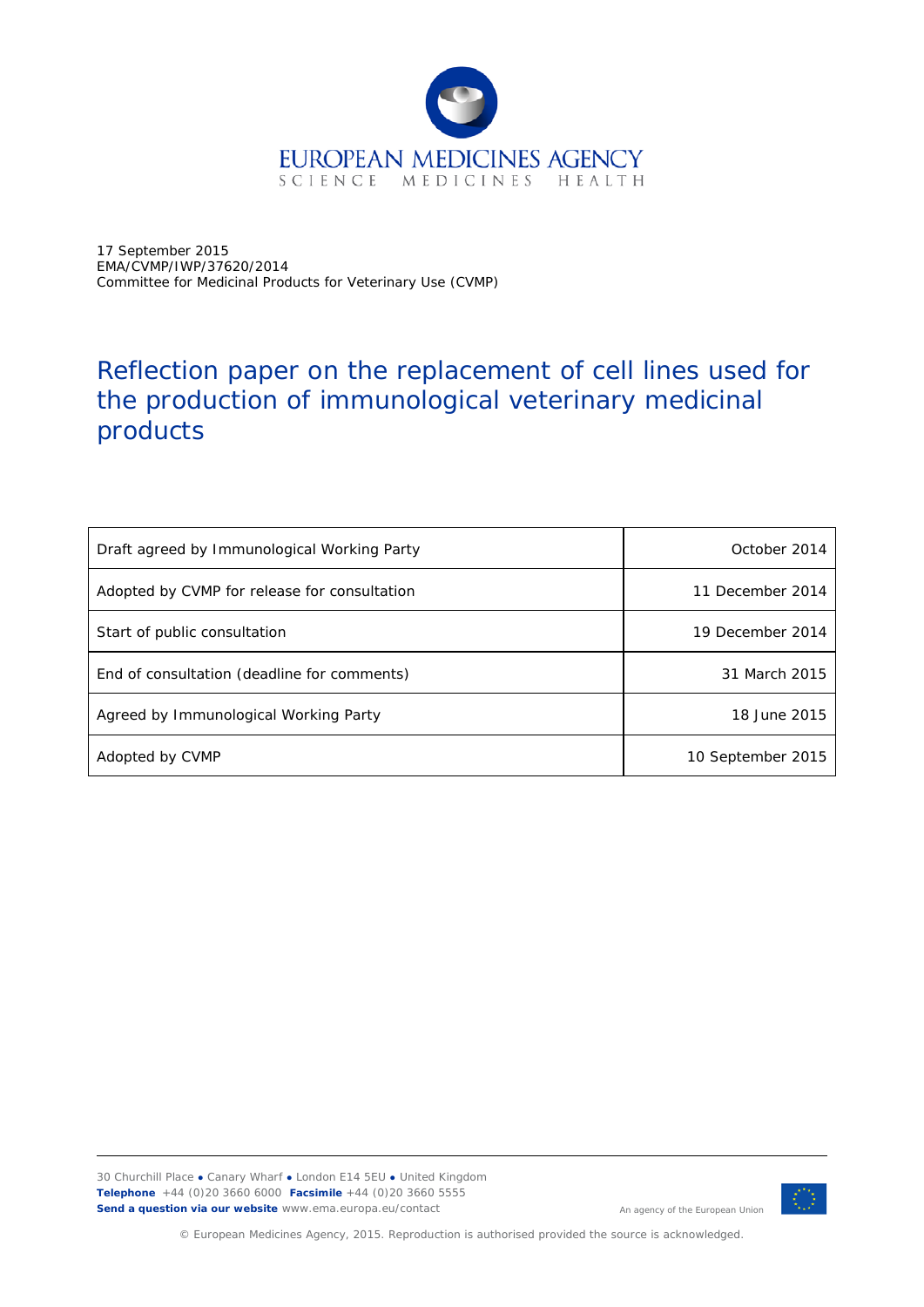# Reflection paper on the replacement of cell lines used for the production of immunological veterinary medicinal products (IVMPs)

# **Table of contents**

| 5. Data requirements for the replacement of a MCS by a MCS of the same    |  |
|---------------------------------------------------------------------------|--|
| 5.1                                                                       |  |
|                                                                           |  |
|                                                                           |  |
|                                                                           |  |
|                                                                           |  |
|                                                                           |  |
| 6. Data requirements for the replacement of a MCS by a MCS of a different |  |
| 6.1                                                                       |  |
| 6.2                                                                       |  |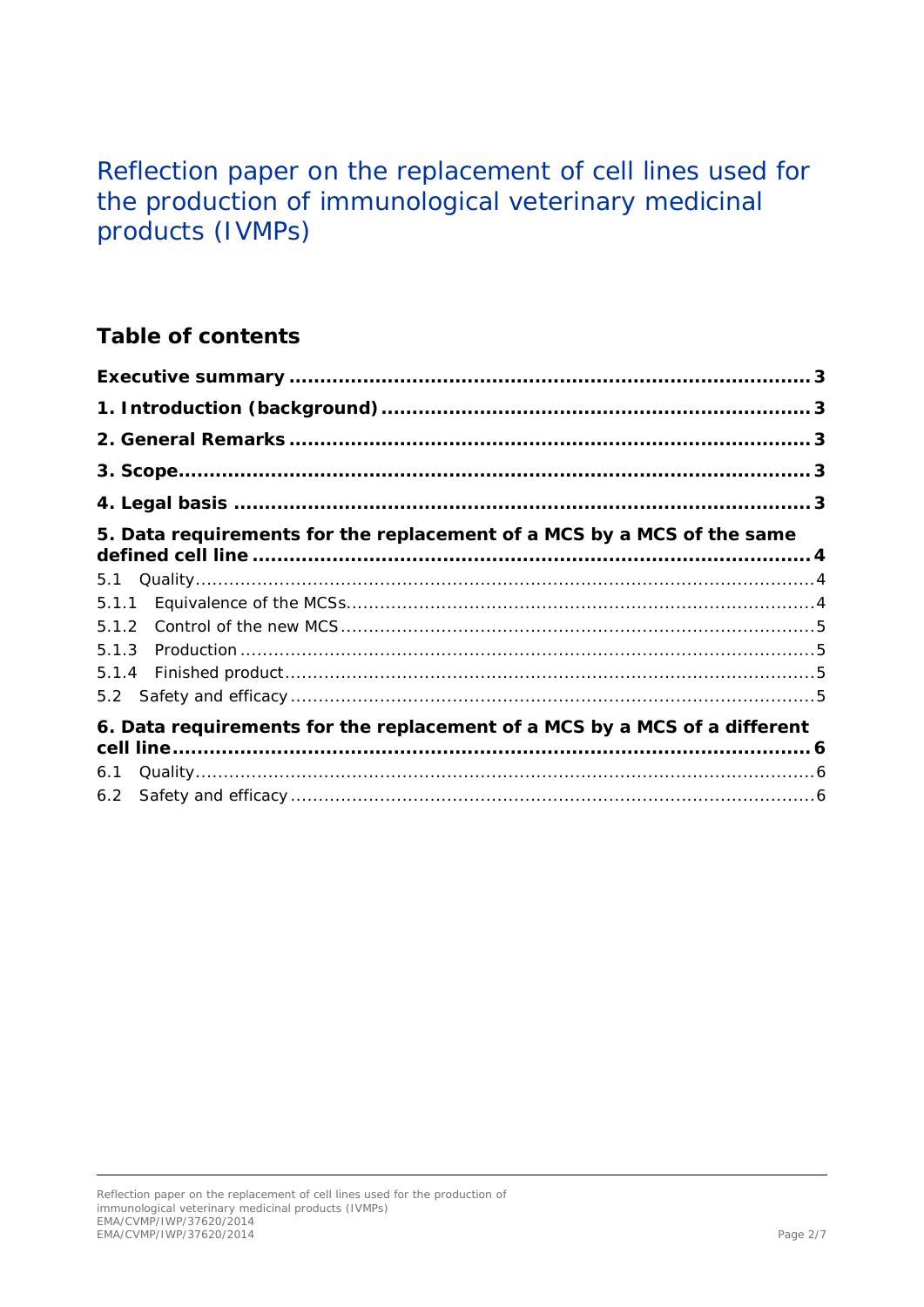## <span id="page-2-0"></span>**Executive summary**

This reflection paper outlines the data requirements to be submitted by the marketing authorisation holder (MAH) to replace the cell line as host system for production of immunological veterinary medicinal products (IVMPs) without significant changes to the production process or finished product specifications.

# <span id="page-2-1"></span>**1. Introduction (background)**

A large number of IVMPs are produced on permanent cell lines. For this purpose, master cell seeds (MCS) are established by the vaccine manufacturer. In certain circumstances, these MCSs must be replaced, usually because the seed material is depleted or needs to be changed for other reasons, such as contamination with extraneous agent(s). The introduction of a new cell seed of the same source requires a variation, whilst the introduction of cells of different source requires an extension to an existing marketing authorisation. A number of MAHs have in such cases withdrawn the product from the market, rather than generate the data needed to make the change. To allow the MAHs to evaluate the feasibility of the replacement of the MCS, the scientific requirements need to be clarified.

### <span id="page-2-2"></span>**2. General Remarks**

The following definitions should be taken into account when reading this reflection paper, which are used for the purpose of this paper:

A **defined cell line** (source) is a type of cell population with defined characteristics that originates by serial subculture of a primary cell population that can be banked.

A **master cell seed** is a quantity of well-characterized cells derived from a cell line at a specific passage level and stored frozen under defined conditions in aliquots of uniform composition. It is prepared from a single homogeneously mixed pool of cells.

Master cell seeds derived from the same defined cell line are considered to be of the same source, even if they may be obtained from different commercial suppliers or laboratories.

Different cell lines are considered not to be of the same source.

### <span id="page-2-3"></span>**3. Scope**

This reflection paper contains complementary/additional information to the already existing guideline on 'Data requirements for the replacement of established master seeds (MS) already used in authorised IVMPs by new MS of the same origin' (EMEA/CVMP/IWP/105504/2007). The reflection paper is therefore applicable in situations where it is not possible to replace the MCS by a pre-MCS or a post-MCS but needs to be replaced by a cell seed of the same defined cell line obtained from a different supplier or laboratory or by a cell seed of a different defined cell line.

## <span id="page-2-4"></span>**4. Legal basis**

Master Cell Seeds are starting materials as defined in Directive 2001/82/EC, Annex I, Title II. Changes to starting materials are subject to variations as described in Commission Regulation (EC) No 1234/2008.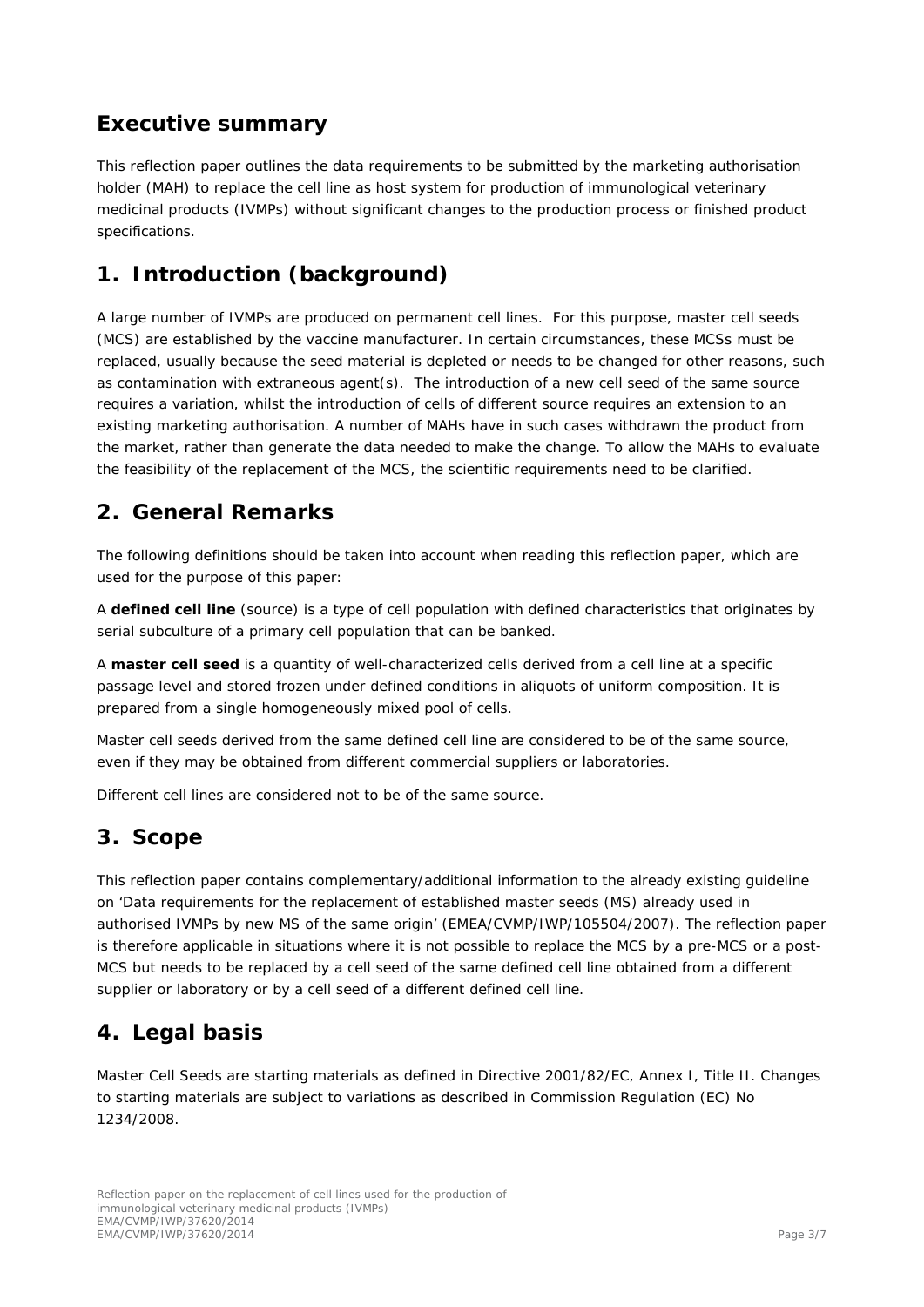It is indicated in Annex I, Title II of Directive 2001/82/EC that *whenever possible, vaccine production shall be based on a seed lot system and on established cell banks.*

*The origin and history of starting materials shall be described and documented. Seed materials, including cell banks shall be tested for identity and adventitious agents.*

*Information shall be provided on all substances of biological origin used at any stage in the manufacturing procedure (source of the materials, details of any processing, purification and inactivation applied, details of any tests for contamination carried out on each batch of the substance).*

*When cell banks are used, the cell characteristics shall be shown to have remained unchanged up to the highest passage level used for the production.*

This reflection paper has to be read in conjunction with the introduction and general principles of Title II of the Annex I to Directive 2001/82/EC, and the relevant provisions of Ph.Eur.

### <span id="page-3-0"></span>**5. Data requirements for the replacement of a MCS by a MCS of the same defined cell line**

The replacement of a MCS by another MCS of the same defined cell line may have an impact on the finished product. A prerequisite for the acceptance for this change is therefore confirmation that the change of the cell seed does not change the finished product.

The replacement of a MCS by another MCS of the same defined cell line requires sufficient proof of the equivalence between the two MCSs, especially when they are obtained from different commercial suppliers or laboratories.

#### <span id="page-3-1"></span>*5.1 Quality*

#### <span id="page-3-2"></span>**5.1.1 Equivalence of the MCSs**

The equivalence of the two MCSs needs to be proven. For this purpose the following data have to be provided:

The history and performance of the two MCSs should be documented and compared in detail, and the biography of the two MCSs should be as close as possible.

The following items need to be carefully considered:

- the site(s) where each MCS was maintained/established. Wherever possible, the sites should be of comparable quality, to ensure that the MCS complies with the current provisions on quality (e.g. laboratories run under GMP/GLP conditions or equivalent).
- the number of passages performed since the defined cell line was obtained in the production of each MCS should be as close as possible.
- the equipment and conditions of propagation of both MCSs should be similar. Larger differences (e.g. monolayer versus suspension culture) require further justification.
- the media/solutions used for propagation of both MCSs should be similar, concerning composition and purity unless otherwise justified, e.g. a change in media/solutions composition could sometimes be useful to clear extraneous agents, such as RD114. In this case, and depending on the changes, new relevant safety and efficacy trials to support the changes may be needed.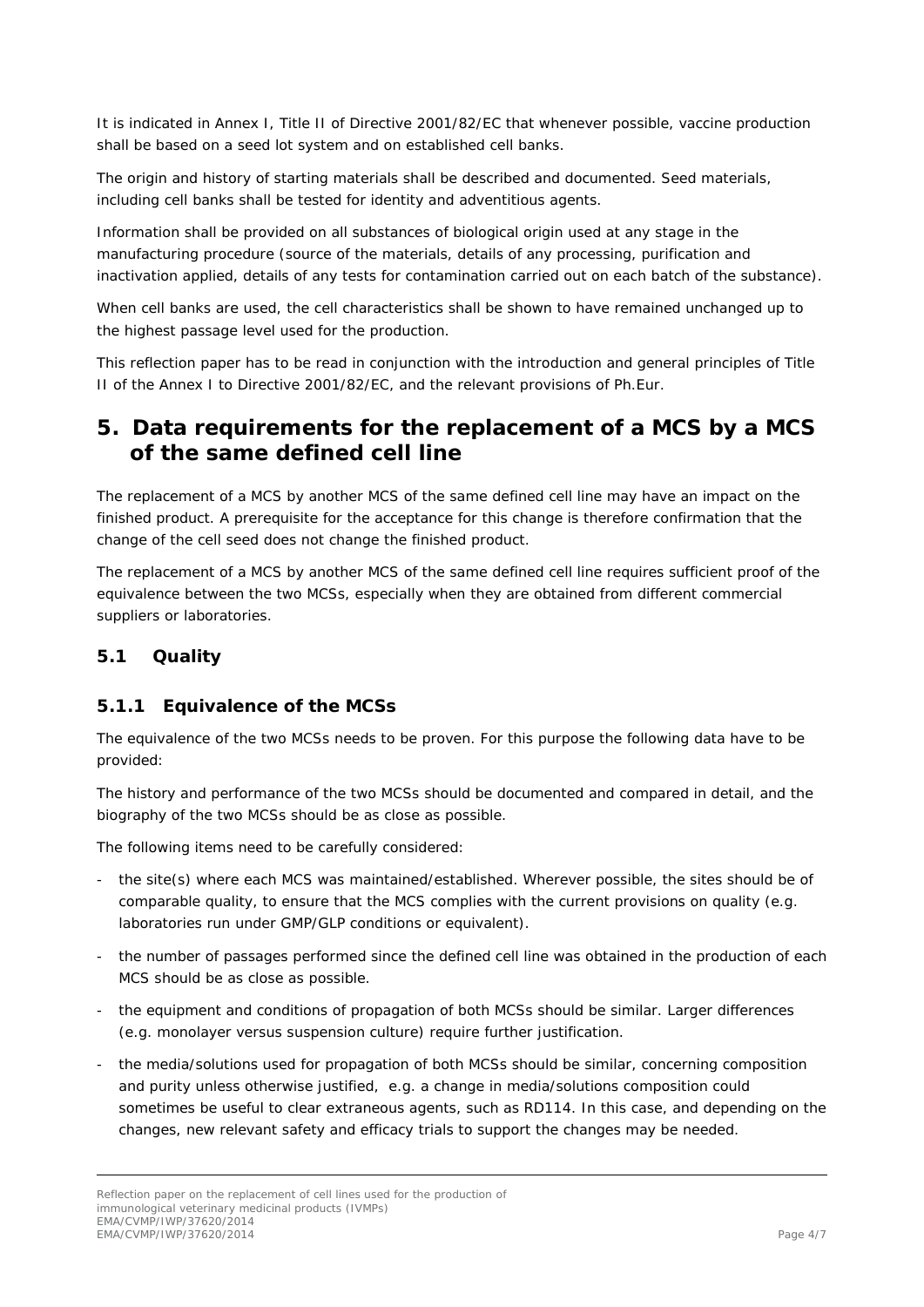- the treatments that both MCSs may have undergone (e.g. cloning,) need to be described as precisely as possible and should not be too different
- the storage conditions should be similar.
- the data on the characterisation of both MCSs as required according to Ph. Eur. Chapter 5.2.4. karyotype and morphology should not differ.

Any differences between the two MCSs have to be identified and assessed so that the impact on the finished product is reduced to an acceptable level.

#### <span id="page-4-0"></span>**5.1.2 Control of the new MCS**

The new master cell seed should be tested according to the requirements of the Ph. Eur. 5.2.4. "Cell culture for the production of veterinary vaccines". In addition freedom of extraneous agents (including RD114 or other extraneous agents which might have led to the change of the cell line) according to the table included in the CVMP guideline 'Requirements for the production and control of immunological veterinary medicinal products' (EMA/CVMP/IWP/206555/2010) needs to be confirmed.

#### <span id="page-4-1"></span>**5.1.3 Production**

The performance of both MCSs when used for vaccine production should be compared. Key parameters include the growing capacity of the cells and the quality of harvest and antigen. Changes in the manufacturing process should be kept to the minimum and, if any change is needed, it needs to be described and justified.

The *in process* controls should remain unchanged or additional controls may be added. Removal of controls may be justified if the reason for control has been removed by the change in MCS.

Any differences between the two production processes have to be identified and assessed so that the impact on the finished product and its specifications is reduced to an acceptable level.

#### <span id="page-4-2"></span>**5.1.4 Finished product**

To confirm consistency of production the results obtained for the control of three finished product batches derived from each MCS need to be compared. For the new MCS two pilot batches and one full scale batch are acceptable.

If the equivalence between the two MCS is sufficiently demonstrated, the stability results of three batches produced with the new MCS are sufficient to grant the same shelf life to the finished product. These data may be from pilot scale size batches. Testing results at release and after three months storage including potency test results should be sufficient for the immediate acceptance of the application. The necessary additional real time data on the three batches confirming the full shelf life of the vaccine are requested as a commitment.

#### <span id="page-4-3"></span>*5.2 Safety and efficacy*

If the results of the control of the finished product provided for three batches of vaccine produced with the new MCS are satisfactory, the specifications of the finished product remain unchanged and there is minimal change to the manufacturing process, it is likely that the safety and the efficacy profile of the product will remain unchanged and no additional safety or efficacy testing is necessary.

If the equivalence between the two MCS is not demonstrated, laboratory safety and/or efficacy tests as required in Title II of Annex I to Directive 2001/82/EC should be taken into consideration. With sufficient justification, a selected set of well-designed safety and efficacy trials may be sufficient to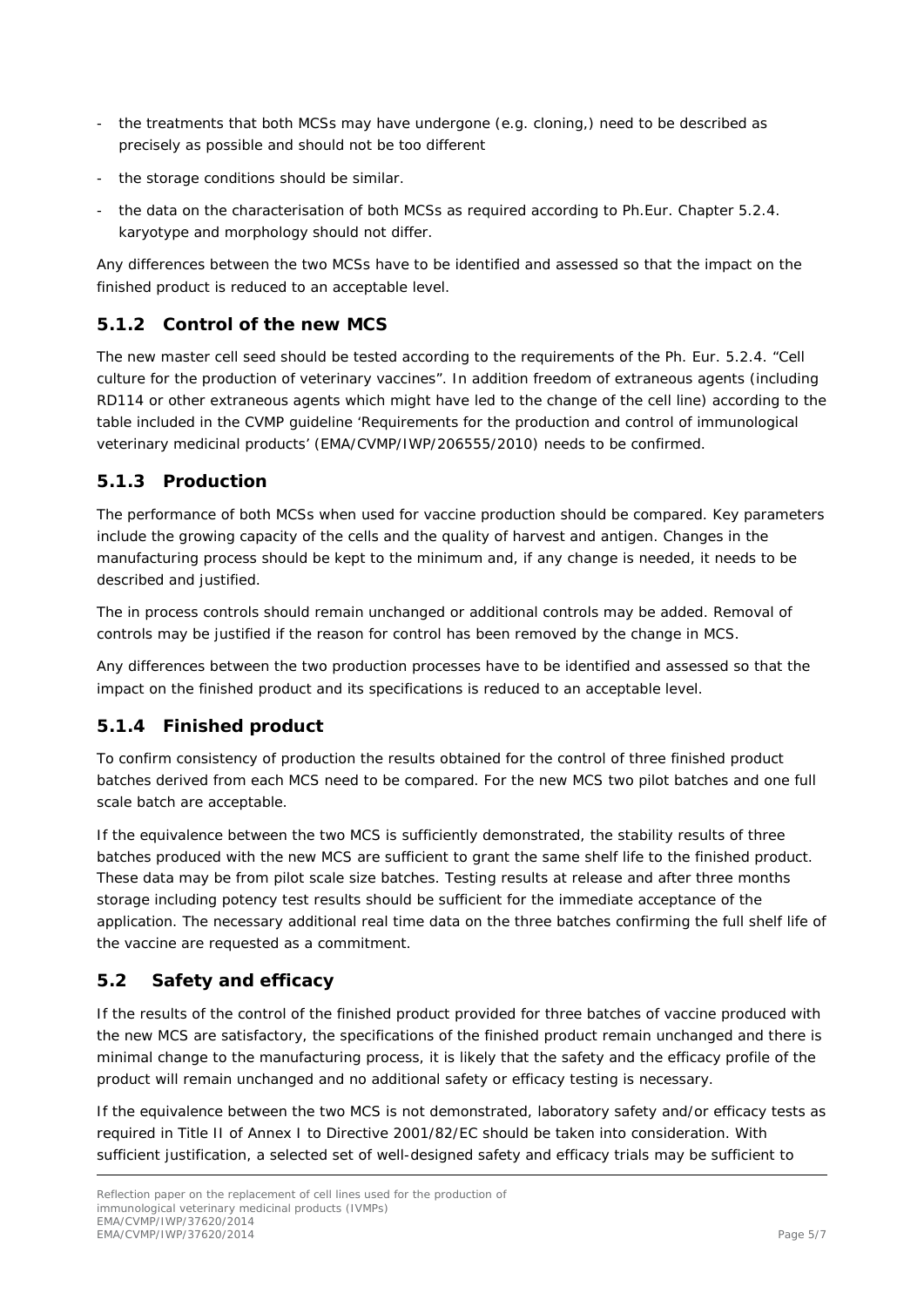confirm target animal safety and efficacy. For example, a GLP safety study in the most sensitive subcategory of animal species and an onset of immunity challenge study against the concerned antigen(s) (i.e. the antigen impacted by the change of defined cell line) may be sufficient to address the safety and efficacy in the target species.

To reduce animal trials and for animal welfare reasons, challenge trials can be replaced by valid alternative methods, whenever possible, by comparing results obtained with finished product batches derived from the original and the new MCS.

Field trials should be performed in exceptional cases only, when the laboratory tests cannot confirm the safety and/or efficacy of the vaccine produced on the MCS of defined same cell line.

### <span id="page-5-0"></span>**6. Data requirements for the replacement of a MCS by a MCS of a different cell line**

#### <span id="page-5-1"></span>*6.1 Quality*

The use of a different cell line for vaccine production requires detailed confirmation that the finished product remains unchanged with respect to quality. Changes to starting materials, in process and finished product controls should be restricted as much as possible to ensure that the finished product remains unchanged.

All of the Part 2 data affected by the change required in Directive 2001/82/EC, annex I, Title II should be provided.

The new master cell seed should be tested according to the requirements of the Ph. Eur. 5.2.4. "Cell culture for the production of veterinary vaccines". In addition freedom of extraneous agents (including RD114 or other extraneous agents which might have led to the change of the cell line) according to the table included in the CVMP guideline 'Requirements for the production and control of immunological veterinary medicinal products' (EMA/CVMP/IWP/206555/2010) needs to be confirmed.

To confirm that the finished product remains unchanged, the results of the controls of three finished product batches derived from each MCS need to be compared. For the new MCS two pilot batches and one full scale batch are acceptable.

If specifications of the finished product are the same for the products obtained from both MCSs, the stability results of three batches produced with the new MCS are sufficient to grant the same shelf life to the finished product. These data may be from pilot scale size batches. Testing results at release and after three months storage, including potency test results, should be sufficient for the immediate acceptance of the application. The necessary additional real time data on the three batches confirming the full shelf life of the vaccine are requested as a commitment. If the specifications of the finished product are different, additional real-time stability data may be needed at submission of the application.

#### <span id="page-5-2"></span>*6.2 Safety and efficacy*

The use of a different cell line for vaccine production requires detailed confirmation that the finished product remains unchanged with respect to safety and efficacy. It should be justified that the benefitrisk-ratio of the finished product remains unchanged.

Laboratory safety and efficacy tests as required in Directive 2001/82/EC, annex I, Title II should be considered. With sufficient justification, a selected set of well-designed safety and efficacy trials may be sufficient to confirm target animal safety and efficacy. For example, a GLP safety study in the most